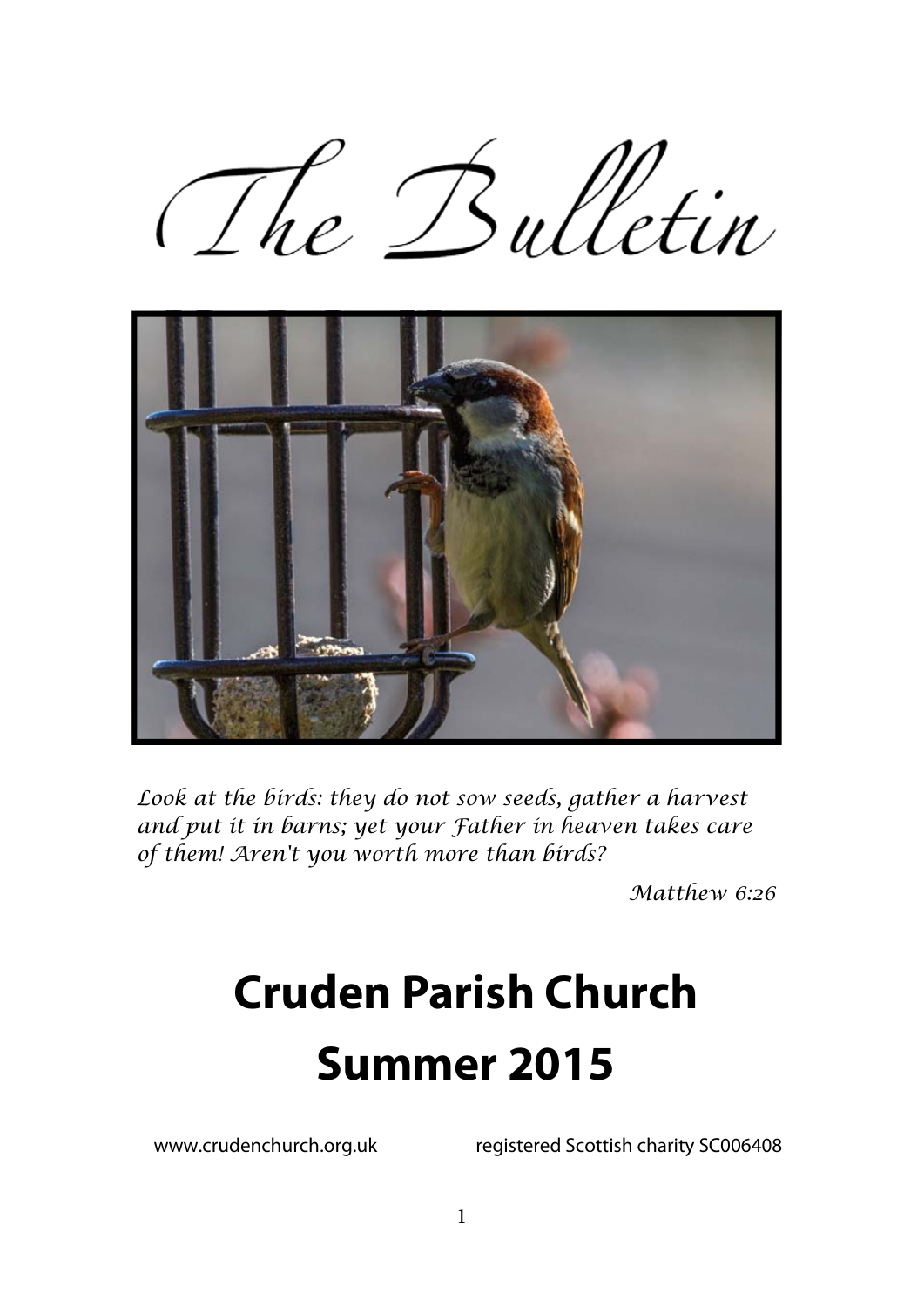# **Diary Dates Summer 2015**

Worship services will continue every Sunday morning in Cruden Parish Church at 10 am

### **JUNE**

| Tuesday 2nd      | Craft Group in Hall 2pm                                                           |  |
|------------------|-----------------------------------------------------------------------------------|--|
| Thursday 4th     | Guild Senior Citizens' Outing                                                     |  |
| Saturday 13th    | Congregational Walk leaving Hatton Hall at 8 am :<br>Loch Muick Circular          |  |
| Tuesday 16th     | Craft Group in Hall 2pm                                                           |  |
| Sunday 28th      | Cake and Candy Stall after the service                                            |  |
| Tuesday 30th     | Craft Group in Hall 2pm                                                           |  |
| <b>JULY</b>      |                                                                                   |  |
| Sunday 12th      | Congregational Walk leaving the Church Hall at<br>11.30 am: Fraserburgh to Lonmay |  |
| Tuesday 14th     | Craft Group in Hall 2 pm                                                          |  |
| Sunday 26th      | Cake and Candy Stall after the service                                            |  |
| Tuesday 28th     | Craft Group in Hall 2 pm                                                          |  |
| <b>AUGUST</b>    |                                                                                   |  |
| Tuesday 11th     | Craft Group in Hall 2 pm                                                          |  |
| Sunday 16th      | Congregational Walk leaving the Church Hall at<br>11am: Crovie to Troup Head      |  |
| Tuesday 25th     | Craft Group in Hall 2 pm                                                          |  |
| Sunday 30th      | Hatton Gala 1 - 4 pm                                                              |  |
| <b>SEPTEMBER</b> |                                                                                   |  |
| Wednesday 2nd    | Choir Practice: 7.30 pm in the Hall                                               |  |
| Tuesday 8th      | Craft Group in Hall 2 pm                                                          |  |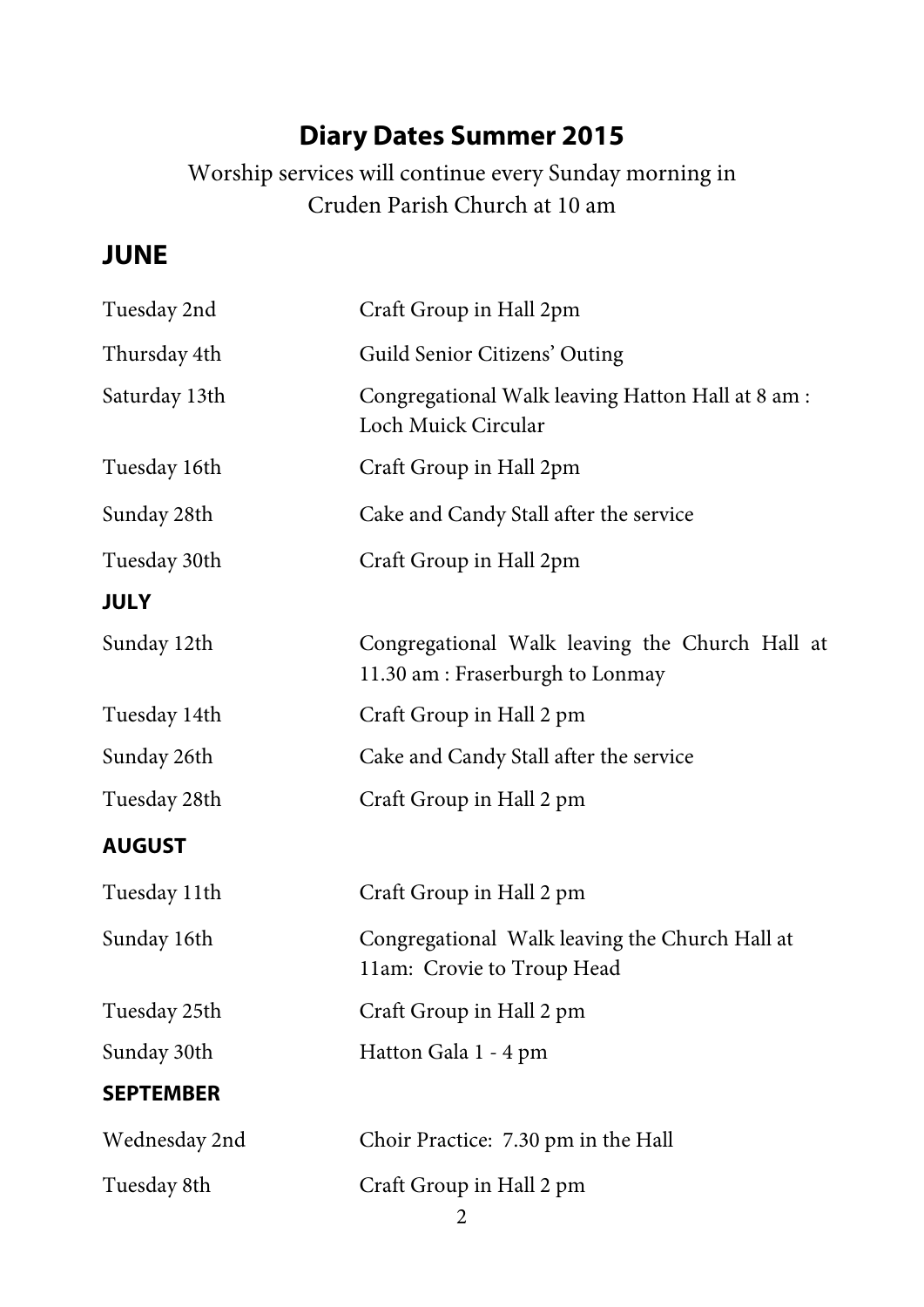# **NOMINATING COMMITTEE**

Extract from the notes provided by the Ministries Council of the Church of Scotland for Nominating Committees.

"The Nominating Committee is elected to look for and recommend one person deemed to be suitable to be a minister of the congregation and parish. It should be fully understood that the work of the Committee is confidential at all times. It should not be discussed with other members of the congregation or with others outside the congregation, including family members."

The Committee has met twice since its formation.

The options open for seeking a new minister have been instigated.

To date there have been no applications for the post.

#### **Bob Forman**

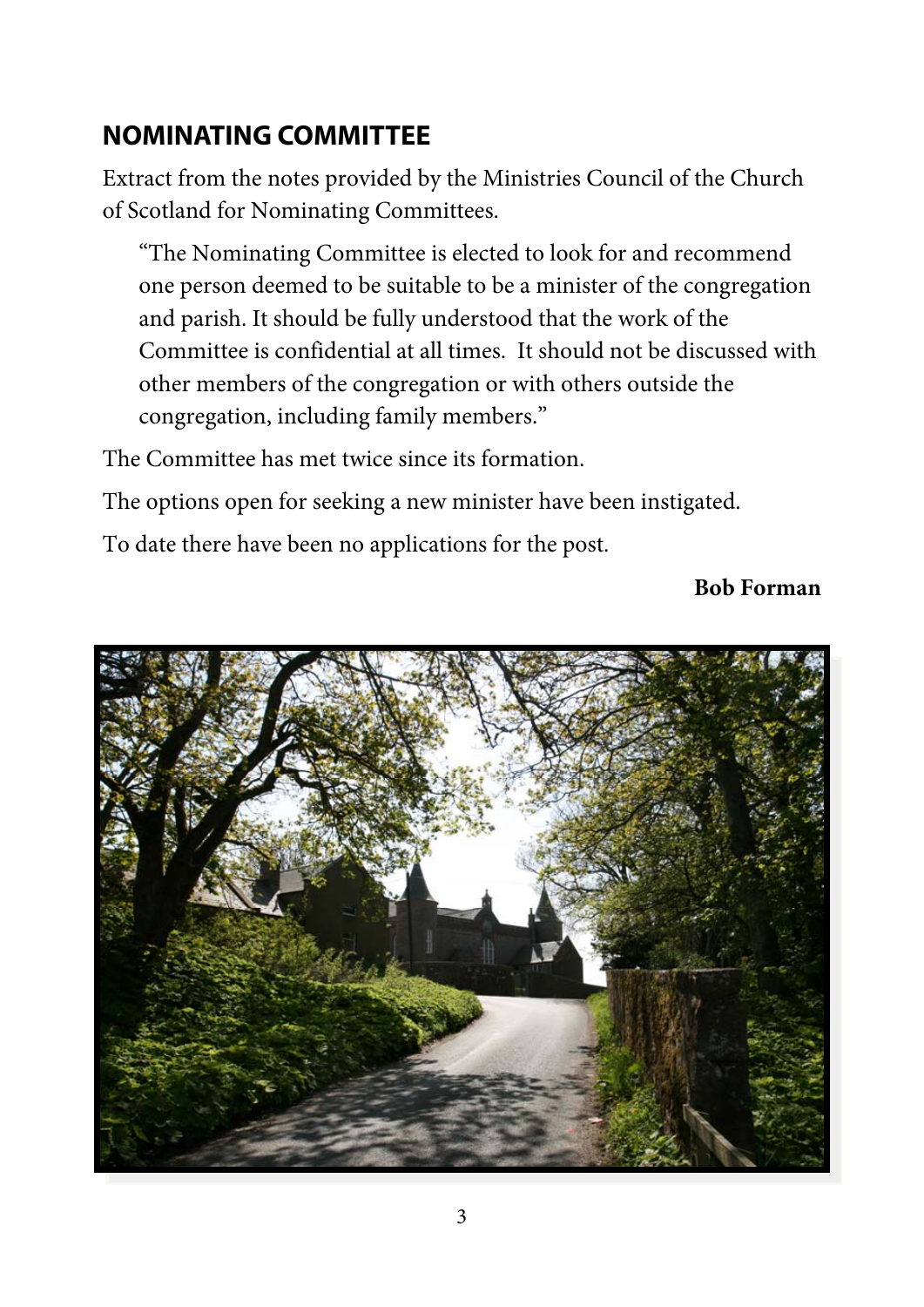## **CAKE AND CANDY SUNDAY STALL**

To raise funds for the Windows Project there will be a Cake and Candy Stall in the Hall after the service on Sunday 28 June, Sunday 26 July and at the Hatton Gala on Sunday 30 August. Donations will be most welcome. Further details from Beatrice Fawkes (841814).





This year's Buttery Morning raised £346 which was down from last year. Once we add this to all the money received from the house to house collection so far, as well as other donations, our grand

#### total is £3,125.

Once again we are delighted to say thank you to all who have worked hard and to those who have supported this fundraising,

- to those who organised and supported the buttery morning, being there, helping with the serving, giving and buying of raffle prizes
- to those who organised and those who did the collecting for the house-to-house collection in the parish.
- those who over the year collect coins in jars/boxes/bags etc.
- those who came along on Friday evening to help with the count;
- and, in particular, Rosemary Reid who organised the collection in Hatton and Mary Bratton in Cruden Bay.

The figure raised shows that the parish of Cruden continues to support and help the poor and needy of today's world. This amount of money will give many people a chance to enjoy a better life.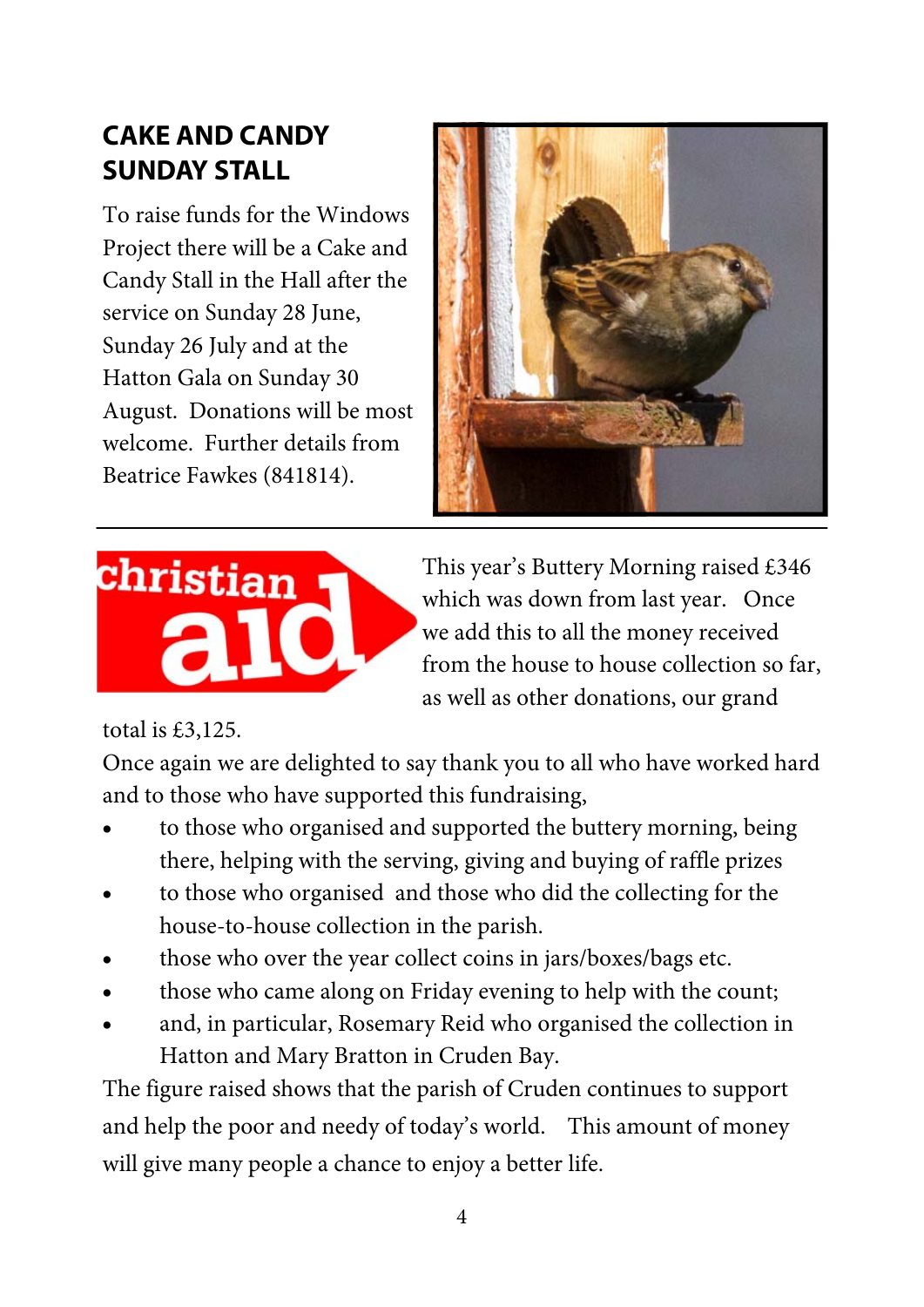# **A BIRD'S TALE**

We have lots of birds visiting our garden just now, nothing very exotic sparrows and rooks for the most part. We have watched a family of sparrows growing up. They are now fluttering round the garden chirping at the top of their little voices, and enjoying the seeds we put out for them. There is an occasional visit from something more exotic, like the flash of colour that tells us that the goldfinches have come for a quick feed of the niger seeds which they seem to love.

Writing to the young church in Corinth, Paul reminds them that "few of you were wise or powerful or of high social standing." (1 Corinthians 1:26) These first Christians were fairly ordinary people. Perhaps a bit like ordinary sparrows rather than peacocks or eagles. But these were the people that God chose to be the first Christians.

We are all praying that God will call the right person to be our next minister. Keep praying! But I am proud to be a member of Cruden Parish Church where the ordinary members do so much to keep the church alive and active, not least during our time without a minister, We all have a part to play, even those who may feel they are the most ordinary.

Our church is important to all of us, just as the Psalmist writes how he longs to be in the Lord's Temple: "Even the sparrows have built a nest and the swallows have their own home; they keep their young near your altars, Lord Almighty, my King and my God." (Psalm 84:3) I haven't seen the sparrows nest at Cruden Church, but last year I did see an oystercatcher building its nest in the church car park!

We feed the bids that come to our garden. Let us all remember how Jesus assures us that God will give us spiritual food, more than enough to sustain us, especially at this time of uncertainty and waiting. We are more important than the birds to him! (Matthew 6.26)

#### **Fred Coutts**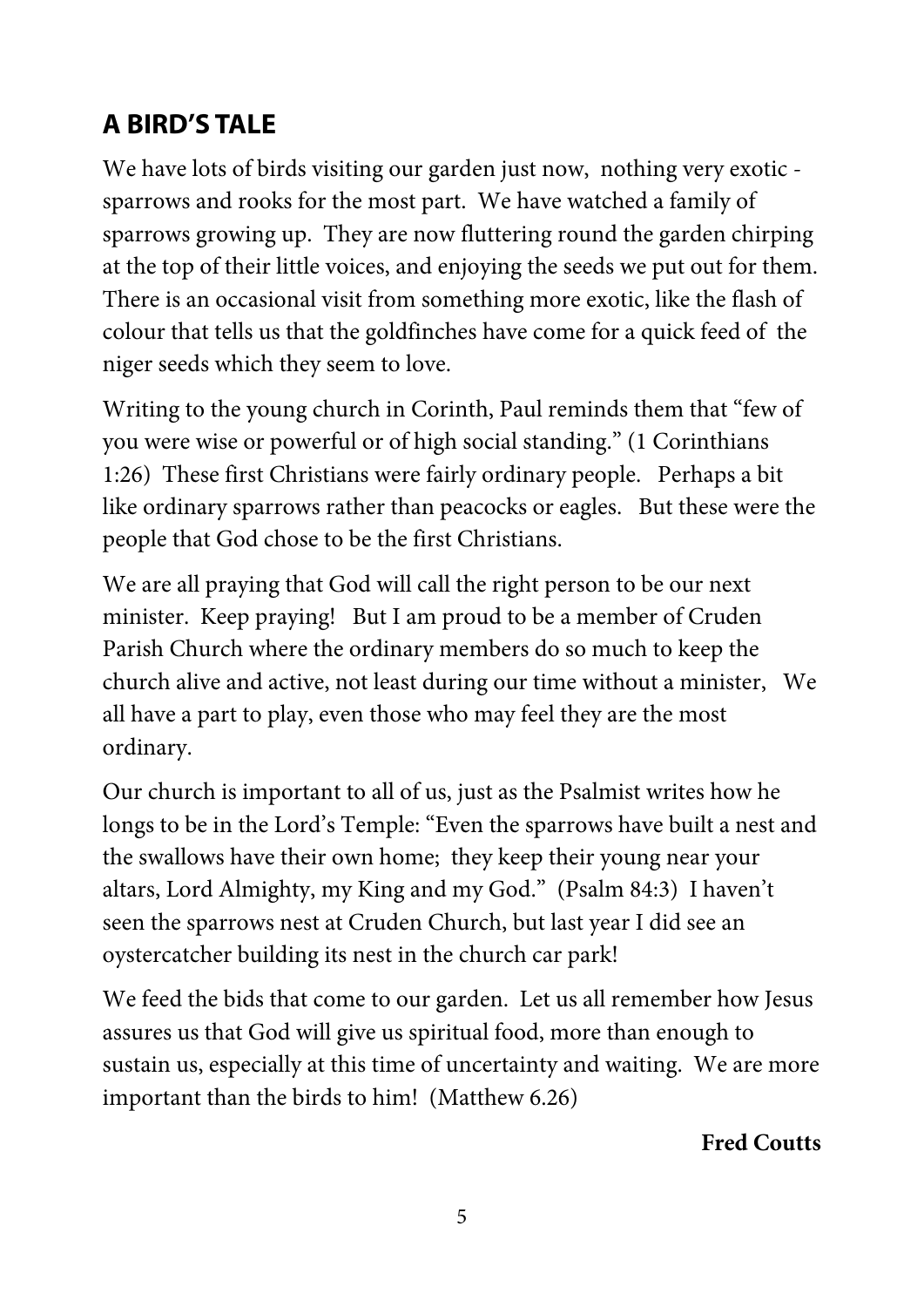

# **CRUDEN GUILD REPORT CRUDEN GUILD REPORT**

#### **May 2015**

At the end of another Guild year, we look back over our last three meetings. In February we were entertained by Marc Macintosh who gave us an insight into the life of an Auctioneer. He told us how he had always wanted to be an Auctioneer and at a young age skipped school to go to the marts to watch the sales. With help from his daughter he ended with members taking part in a fun Antiques Roads Show quiz.

On 30th March we welcomed Angie Christie, North Aberdeenshire Area Co-ordinator for CLAN Cancer Support, who told us about the worthwhile work being done in the area by the Group helping and supporting so many families through difficult times.

At our AGM in April, Rosemary welcomed Mary McNaughtan back to the Committee and thanked Beatrice Fawkes for her sterling work as Secretary over the past few years. Gordon Hay entertained us with a "A bit of this, and a bit of that" which turned out to be a miscellany of songs, music and anecdotes. Gordon provided a great finale for our Guild session. A buffet provided by the Committee was enjoyed before the meeting was brought to a close with a reminder about the Annual Outing to Aberdeen and Oldmeldrum on 4 June and good wishes to all for a nice summer.

**Lorraine Neilson** 

.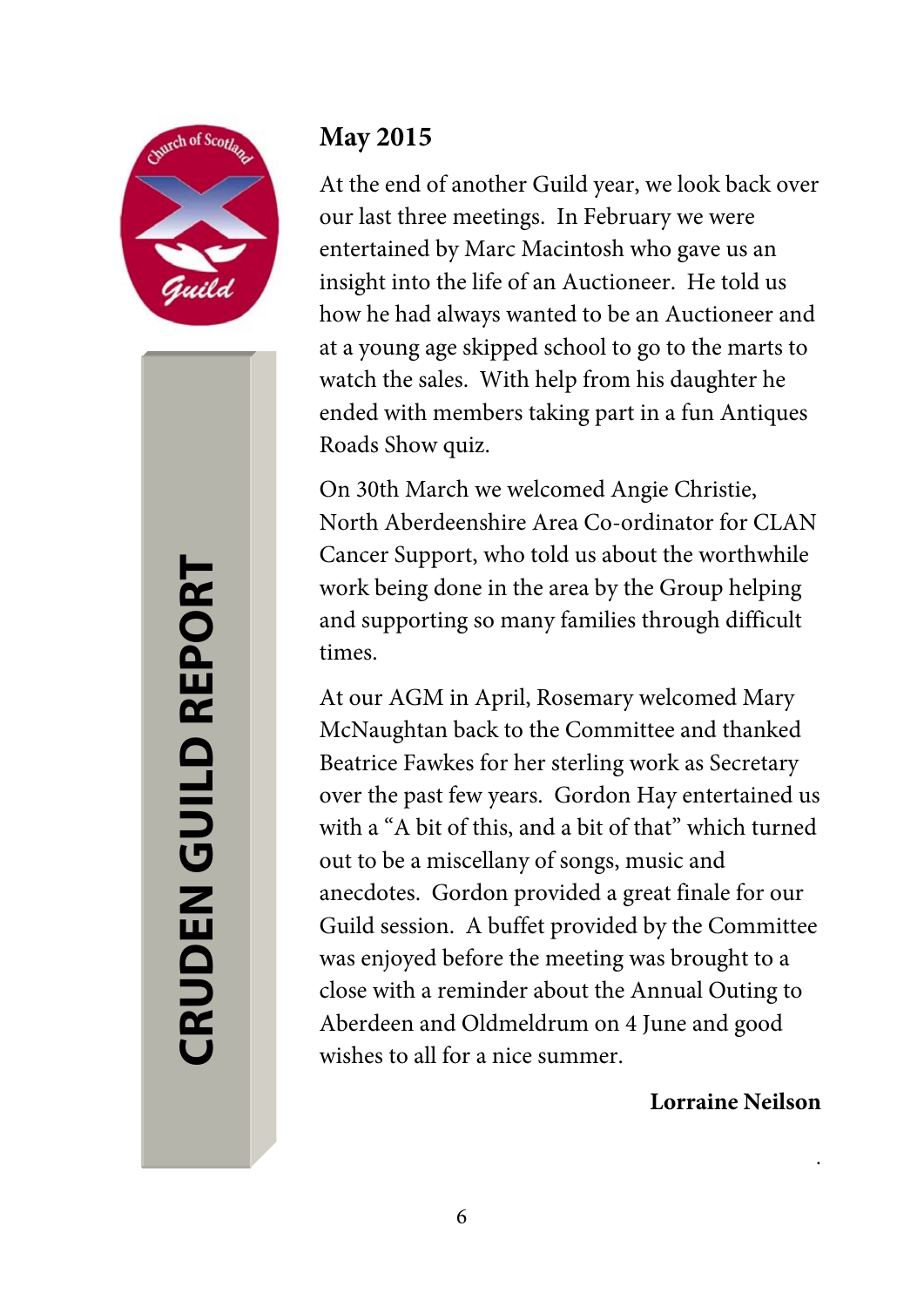# **GUILD SPONSORED WALK AND SENIORS' OUTING**

The Guild would like to say a big thank you to all sponsors and all who took part in the Sponsored Walk on 19 April in aid of the Senior Citizens' Outing and Guild funds. Once again, in the region of £989 has been raised.

This year the outing is on Thursday 4 June and is going to the Inn at the Park, Polmuir Road, Aberdeen followed by a conducted tour of the city and then to Morris' Hotel, Oldmeldrum for High Tea. An invitation is extended to all senior citizens who are church members or adherents.

A bus will pick up in Cruden Bay at 12.30 pm and Hatton Village Hall at 1 pm. If you would like to come please can you notify any Guild Committee Member – Rosemary (812220), Shonah (841519) or Hatton Post Office, Irene (841532), Lorraine (812436), Muriel (841219).

# **CRUDEN CRAFT GROUP**

The Craft Group meets every fortnight in the Church Hall at 2 pm and will continue through the summer months with no break. Visitors are always made welcome, whether they decide to come to every group meeting or just pop in now and again and there's always a friendly face and a cup of tea to greet them.

In the last few months the group has responded to a call for help from the Congregational Church in Peterhead which resulted in two boxes of our knitted and crocheted good being sent to Kazakhstan. We are glad to have been able to support our friends in Peterhead in this way. Donations were handed in to the Blythswoood lorry when it was in Peterhead recently and also to Aberdeen Maternity Hospital.

Grateful thanks to two members of the congregation who are unable to attend the group but have made monetary donations to show their support, enabling us to buy more wool for all our worthwhile causes.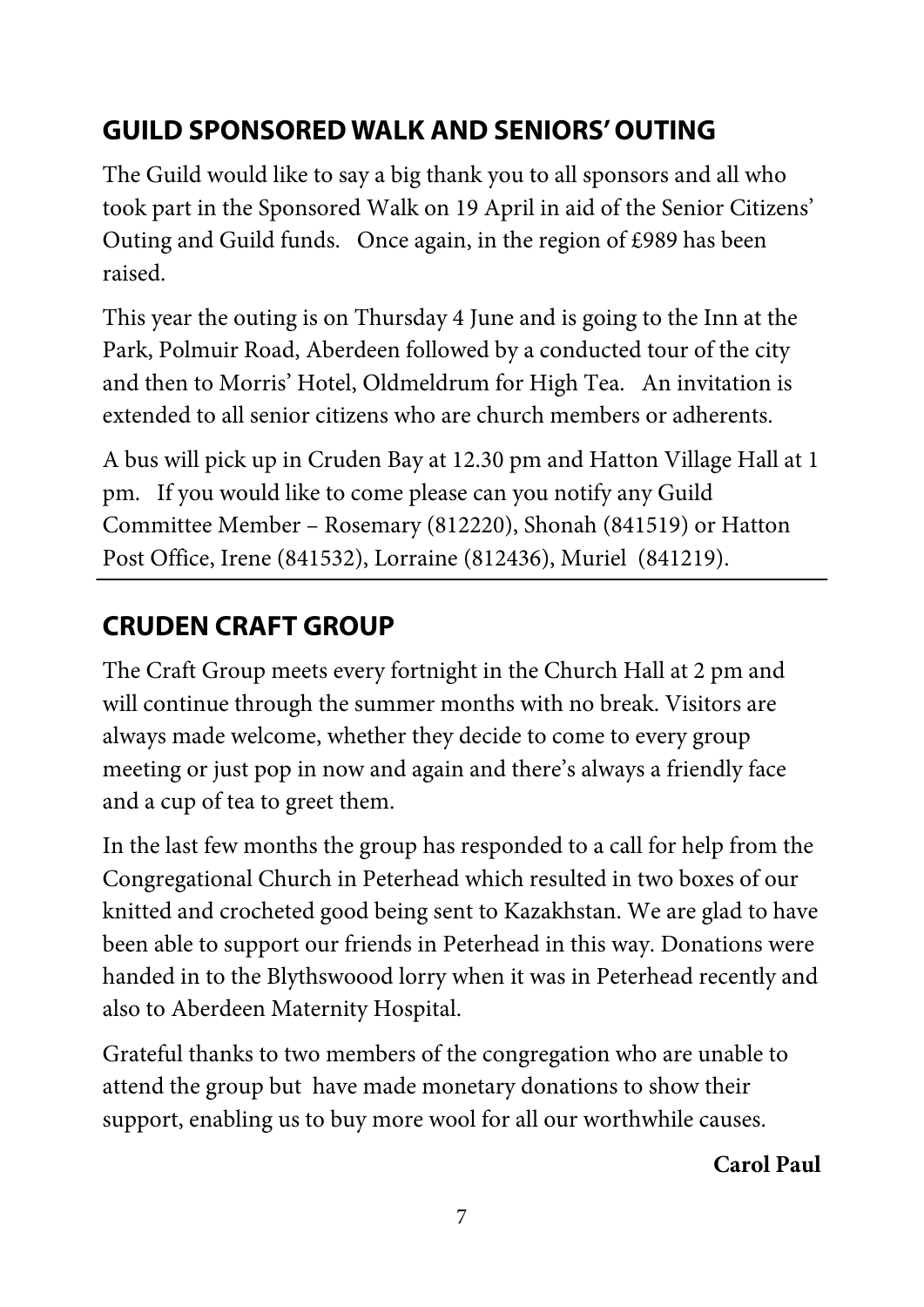#### **CRUDEN CHURCHES' WALKING GROUP**

#### **Sunday 19th April 2015. Auchmacoy**

Our group of 23 people set off from "Poachers," down Lintmill Brae to approach Auchmacoy via the south drive. The front lawns and roadside verges were resplendent with golden daffodils. We had obtained permission to walk within the policies from the Laird, Charles Buchan. We continued past the imposing Victorian mansion house and past the estate offices and home farm to the Doocot, the  $17<sup>th</sup>$  century category A listed building. The three staged beehive-style doocot with unusual corbelled roof was most impressive from close range.

We emerged from Auchmacoy estate at Old Yards onto a very narrow twisting minor road (which some 50 years or so ago was the old A90!) to circle back to our starting point.

We finished at JRD's for coffee but their haphazard service meant some of us got preferential treatment, while others waited...!!

#### Sunday 10<sup>th</sup> May. Inverugie and Ravenscraig

On a rather dreich day only a few of us assembled at the Fishermen's car park on the River Ugie. While we sat enjoying our picnic, we spotted the first swallows of the summer, swooping over the shimmering water.

We headed up the brae to the ruined Inverugie Castle, birthplace of Field Marshal James Keith who fought with distinction for the King, Frederick the Great of Prussia. The 5<sup>th</sup> Earl Marischal George Keith, founder of Marischal College in Aberdeen, was credited with carrying out much of the building works of the castle. We entered the grounds, mindful of the "dangerous building" signs and passed through a once-ornate gateway into a large courtyard overlooking the river.

We moved on to Ravenscraig Castle half a mile away on the other side of the river. Although it pre-dated Inverugie by 150 years it was less ruinous and quite forbidding. We were able to scramble down and up the moat to get a close look at the structure.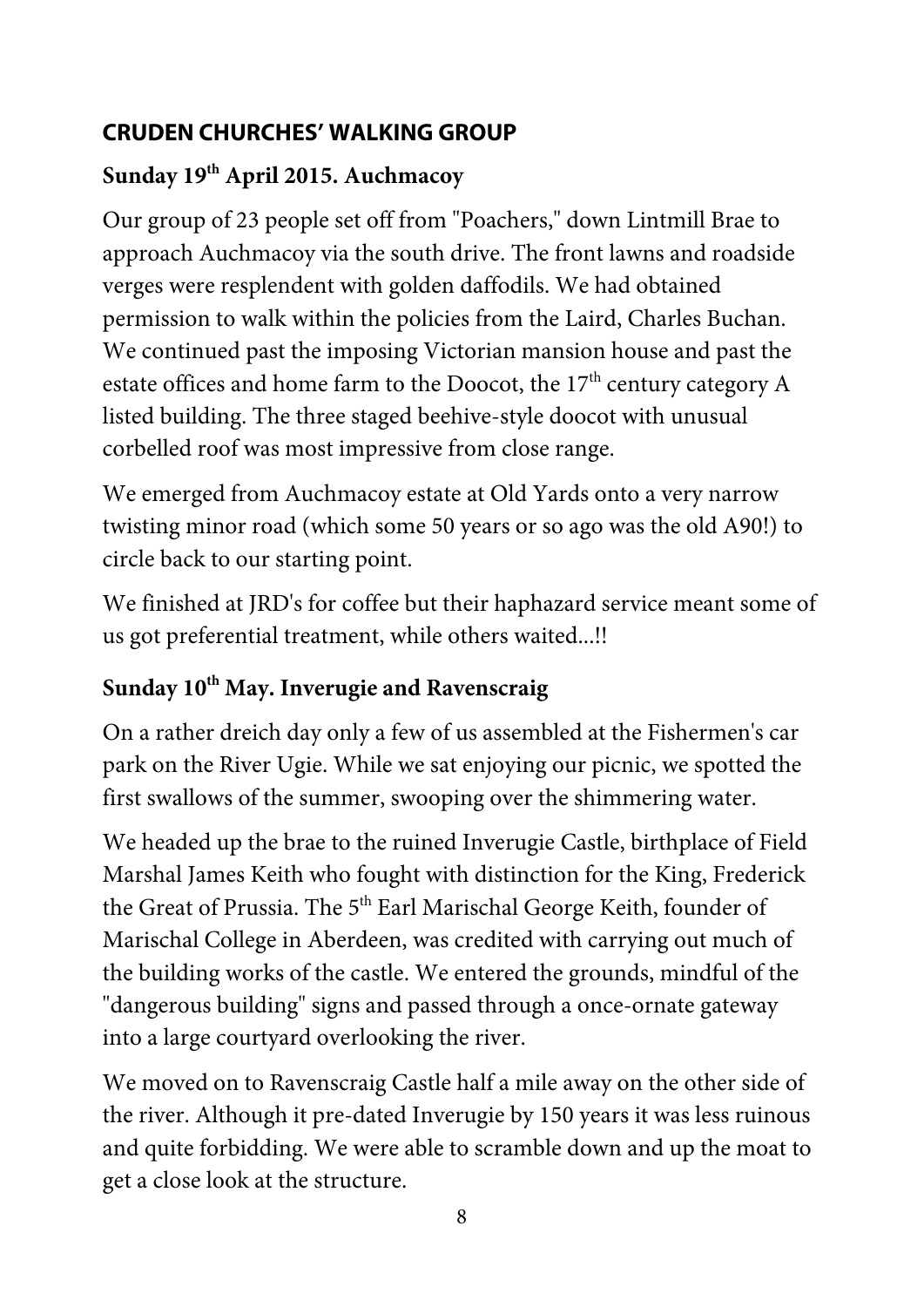We continued our walk past Westerton and back along the railway line to our starting point, admiring on the way the stylish dwelling houses, all sitting in beautiful grounds. We chose McDonalds for coffee to ensure prompt service.

#### **Margaret Wisely**

#### **MESSY CHURCH**

Messy Church has stopped for its summer break. The session was the usual mix of craft, fun activities and music based on Bible stories. It has been well attended by enthusiastic parents and children. It was good to have so many people at the Easter holiday session. Thank you to all of you who help make it such a success. If you enjoyed Messy Church come along after the holidays and bring your friends. We look forward to seeing you on the following dates.

- Aug 20th
- Sept17th
- Oct 15th
- Nov19th
- Dec 17th

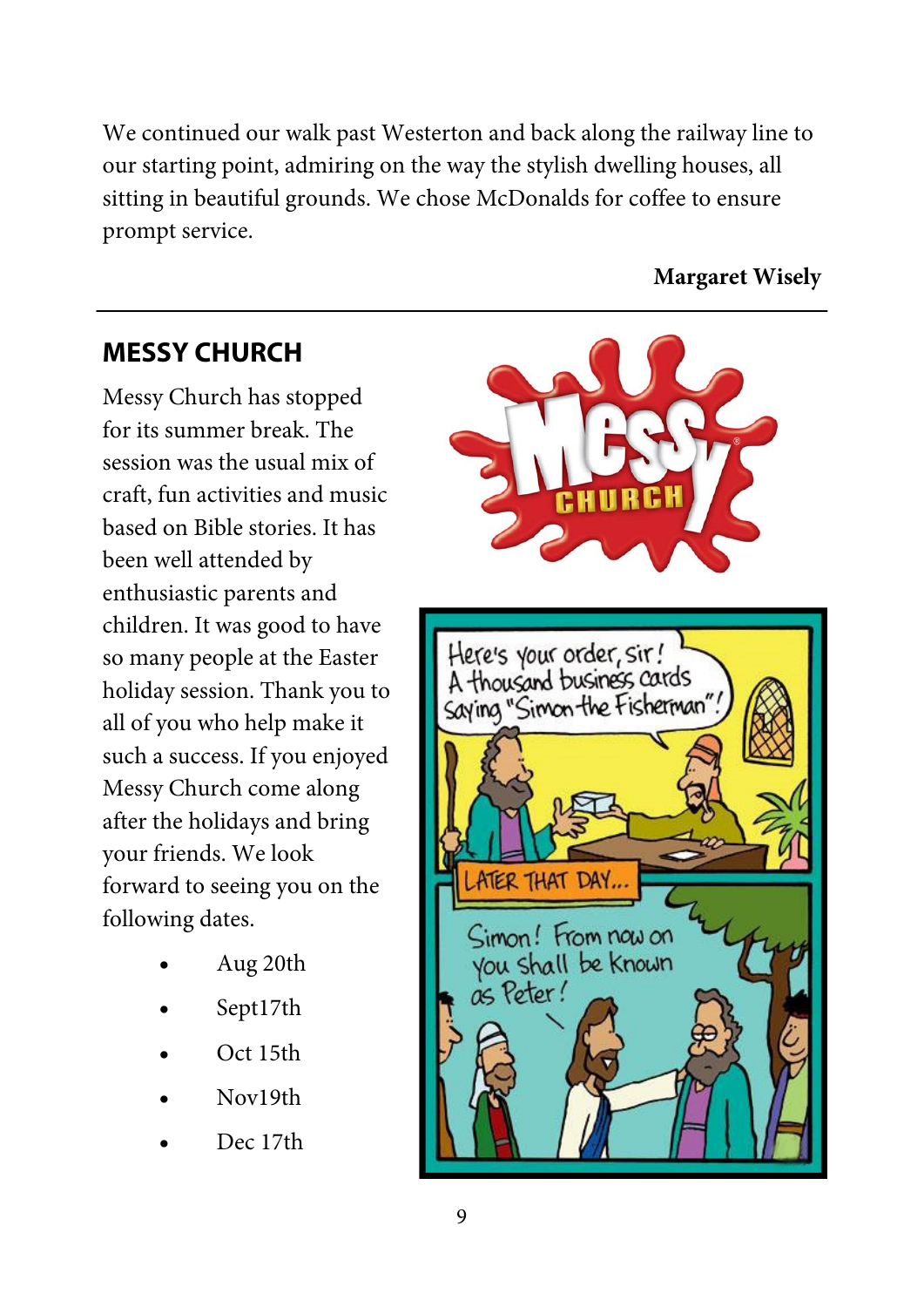# **PARISH REGISTER**

**Death** Mrs Christine Stephen, Pathhead, Cruden Bay.

# **MARMALADE**

I would like to express my thanks to all those who supported the Marmalade project by providing empty jam jars, sugar, and, of course, buying the marmalade. To date, the wonderful amount of £700 has been raised and passed to the Church Treasurer to be added to the Windows Project.

**Beatrice** 



The next issue of the Bulletin will be published at the beginning of September. Please send all material to be included before Sunday 23 August to: **Ladebank 1 Manse Place Hatton bulletin@crudenchurch.org.uk**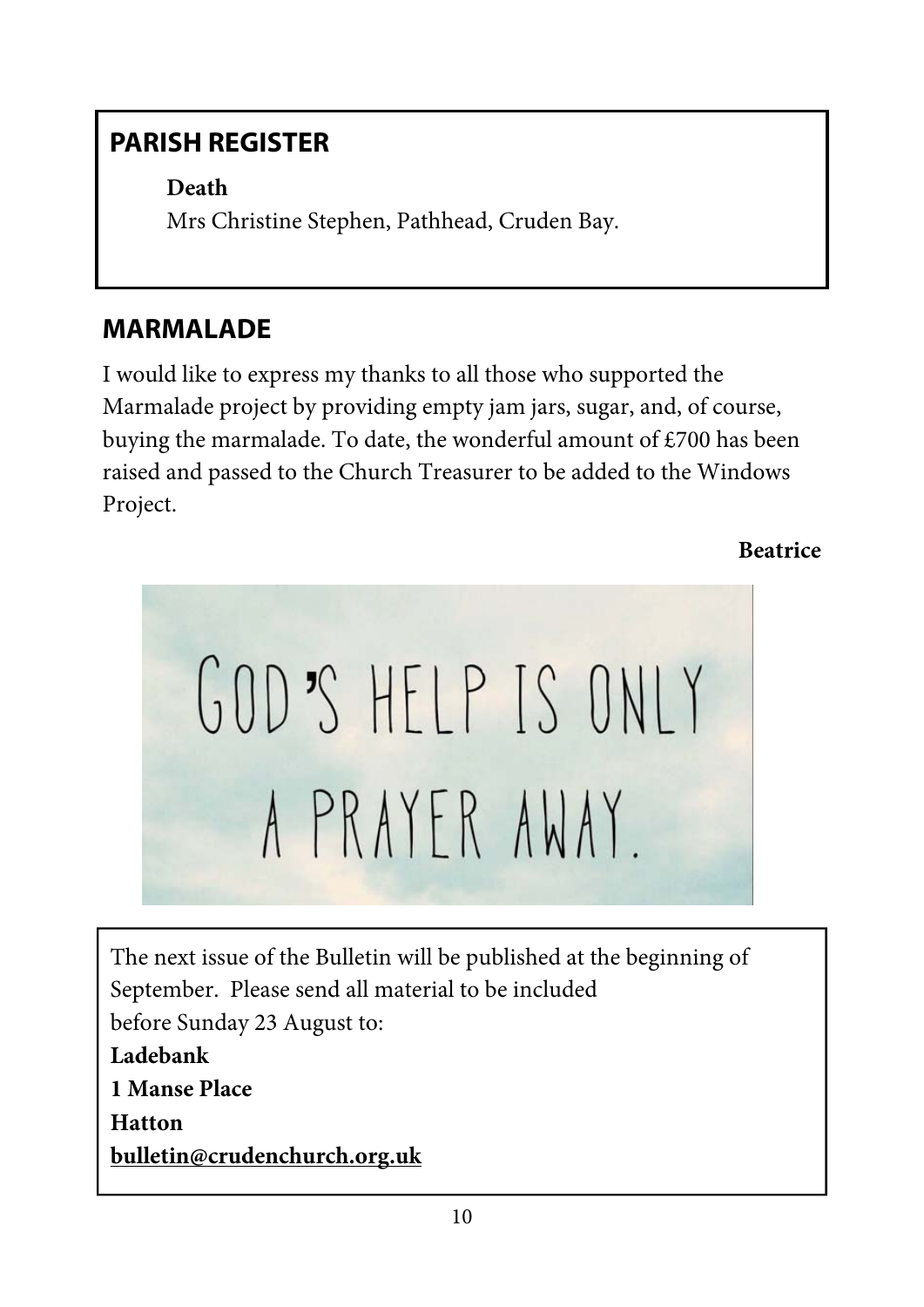# **Sunday Morning Duties 10 am**

| Date    | Door                                            | <b>Flowers</b>          | <b>Teas</b>                                | Children                            |
|---------|-------------------------------------------------|-------------------------|--------------------------------------------|-------------------------------------|
| 7 June  | Robert Esson<br>Annette Garden                  | Kathleen Craig          | Liz Carnie<br>Mary Bratton                 | Karla Buswell<br>Helen Smith        |
| 14 June | Robert Esson<br>Annette Garden                  | Margaret<br>Cruickshank | Doreen Buchan<br>Margaret Adam             | Katherine Hyman<br>Maureen Reid     |
| 21 June | Carol Paul<br>Stewart Paul                      | Anne Smith              | Kathleen Craig<br>Elma Cumming             | Karla Buswell<br>Helen Smith        |
| 28 June | Carol Paul<br>Stewart Paul                      | Violet Penny            | Iris Durno<br><b>Beatrice Fawkes</b>       | Katherine Hyman<br>Maureen Reid     |
| 5 July  | <b>Beatrice Fawkes</b><br>Liz Carnie            | Muriel Cantlay          | Janice Hutchison<br>Norma Forman           | School Holidays<br>No Junior Church |
| 12 July | <b>Beatrice Fawkes</b><br>Liz Carnie            | Rosemary<br>Pittendrigh | Wilma Moir<br>Jim MacDonald                | School Holidays<br>No Junior Church |
| 19 July | Jim MacDonald<br>Margaret Adams                 | Norma Forman            | Marilyn Samways<br><b>Beatrice Fawkes</b>  | School Holidays<br>No Junior Church |
| 26 July | Jim MacDonald<br>Margaret Adams                 | <b>Beatrice Fawkes</b>  | Rosemary Reid<br><b>Betty Morris</b>       | School Holidays<br>No Junior Church |
| 2 Aug   | Iris Durno<br>Mary Bratton                      | Iris Durno              | Fiona Stephen<br><b>Irene Stott</b>        | School Holidays<br>No Junior Church |
| 9Aug    | Iris Durno<br>Mary Bratton                      | Fiona Stephen           | Margaret Adam<br>Mary Bratton              | School Holidays<br>No Junior Church |
| 16 Aug  | Robert Petticrew<br>Rosemry Pittendrigh         | <b>Betty Forrester</b>  | Doreen Buchan<br>Liz Carnie                | School Holidays<br>No Junior Church |
| 23 Aug  | <b>Robert Petticrew</b><br>Rosenary Pittendrigh | <b>Betty Forrester</b>  | Elma Cumming<br>Kathleen Craig             | Karla Buswell<br>Helen Smith        |
| 30Aug   | Rosemary Reid<br>Kate Clark                     | Jean Beedie             | <b>Beatrice Fawkes</b><br>Janice Hutchison | Katherine Hyman<br>Maureen Reid     |
| 6 Sept  | Rosemary Reid<br>Kate Clark                     | Muriel Cantlay          | Norma Forman<br>Iris Durno                 |                                     |

**Reminder to those on duty**. If you are unable to do door or tea duties, please endeavour to find someone to do them for you.